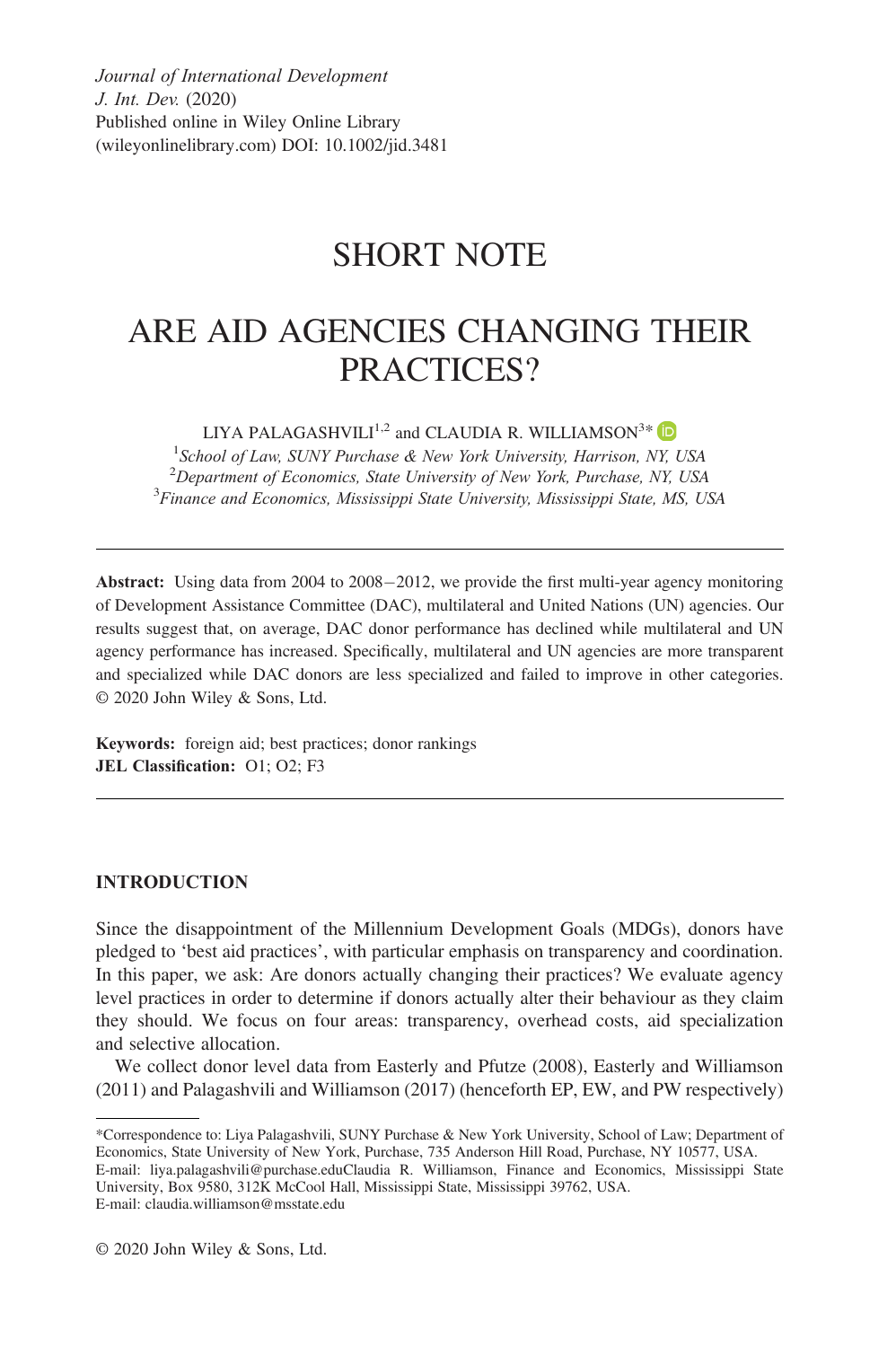|                               | 2012 PW Data        | 2008 EW Data  | 2004 EP Data |  |  |
|-------------------------------|---------------------|---------------|--------------|--|--|
| Panel A: Transparency Index   |                     |               |              |  |  |
| DAC Average                   | 0.81                | 0.82          | 0.72         |  |  |
| Multilateral Average          | 0.86                | 0.80          | 0.64         |  |  |
| <b>UN</b> Average             | 0.57                | 0.56          | 0.39         |  |  |
| Overall Average               | 0.77                | 0.75          | 0.62         |  |  |
| Panel B: Overhead Costs       |                     |               |              |  |  |
|                               |                     | Admin costs   |              |  |  |
| DAC Average                   | 5.94%               | 7.60%         | 6.60%        |  |  |
| Multilateral Average          | 18.77%              | 18.85%        | 27.50%       |  |  |
| <b>UN</b> Average             | 85.47%              | 45.57%        | 55.00%       |  |  |
| Overall Average               | 23.17%              | 17.26%        | 21.48%       |  |  |
|                               | Salaries & Benefits |               |              |  |  |
| DAC Average                   | 7.22%               | 4.51%         | 4.09%        |  |  |
| Multilateral Average          | 11.89%              | 7.52%         | 14.50%       |  |  |
| <b>UN</b> Average             | 83.72%              | 45.10%        | 56.00%       |  |  |
| Overall Average               | 22.22%              | 11.85%        | 15.00%       |  |  |
|                               |                     | ODA per staff |              |  |  |
| DAC Average                   | \$4.33              | \$8.49        | \$2.90       |  |  |
| Multilateral Average          | \$3.66              | \$3.69        | \$2.20       |  |  |
| <b>UN</b> Average             | \$1.19              | \$1.22        | \$0.94       |  |  |
| Overall Average               | \$3.55              | \$5.94        | \$2.36       |  |  |
| Panel C: Specialization Index |                     |               |              |  |  |
| DAC Average                   | 0.09                | 0.09          | 0.10         |  |  |
| Multilateral Average          | 0.31                | 0.15          | 0.10         |  |  |
| <b>UN</b> Average             | 0.27                | 0.23          | 0.10         |  |  |
| Overall Average               | 0.18                | 0.13          | 0.10         |  |  |
| Panel D: Selectivity Index    |                     |               |              |  |  |
| DAC average                   | 0.26                | 0.35          | 0.41         |  |  |
| Multilateral average          | 0.38                | 0.48          | 0.55         |  |  |
| UN average                    | 0.34                | 0.40          | 0.48         |  |  |
| Overall average               | 0.30                | 0.39          | 0.46         |  |  |

#### *L. Palagashvili and C. R. Williamson*

Table 1. Best practice comparisons,  $2004$  to  $2008-2012$ 

Note: The rankings are recalculated based only on donors available in all three studies; therefore, rankings may differ from original study.

to measure aid agency best practices over time. These papers follow the same methodology, allowing for multi-year monitoring, which is usually not possible given the lack of consistent methodology across studies. In doing so, we distinguish types of donors based on three categories—DAC (Development Assistance Committee) bilateral, multilateral (such as regional banks) and UN donors—and compare donor types across each best practice.

In order to monitor changes, we collect data for donors only if they are included in EP (2008), EW (2011) and PW (2017). This leaves us with 40 donors, including 8 UN agencies, 9 multilateral donors and 23 DAC bilateral agencies. Appendix S1 briefly describes each donor included. To compare, we grade each donor on four categories of best practices, including transparency, overhead costs, specialization and recipient selectivity. We then average each individual agency by donor type to compare across DAC, multilateral and UN. Results are reported in Table 1.<sup>1</sup>

<sup>&</sup>lt;sup>1</sup>The data collection process is described in Easterly and Pfutze (2008) and Easterly and Williamson (2011).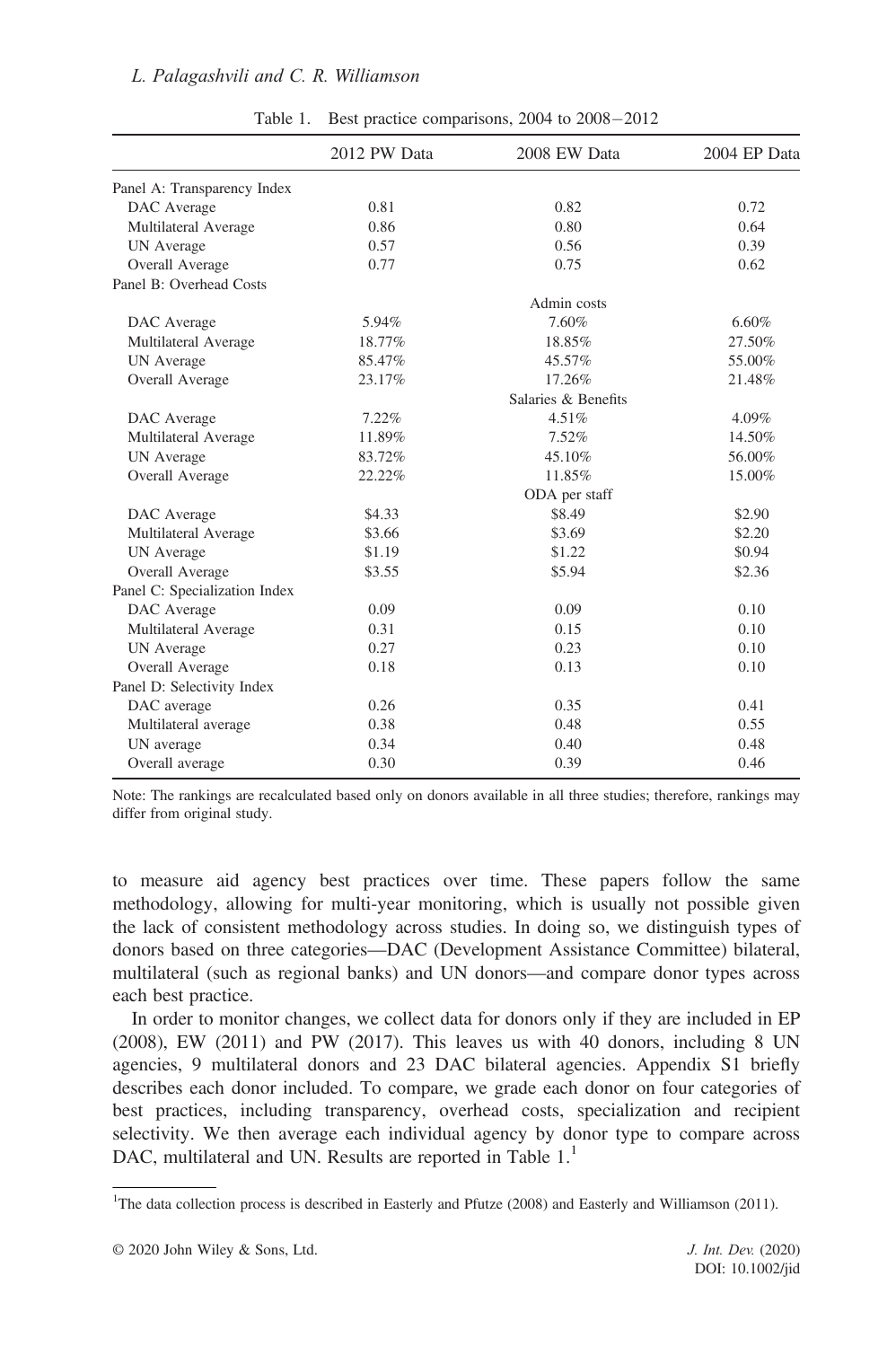Transparency is based on the ability to gather information such as employment numbers, budgetary data and overhead costs. An overall transparency index is created, ranging from zero to one, with one implying full reporting. Table 1, Panel A finds that from 2004 to

| Donor                       | Overall rank   |                |              | Change           |                |
|-----------------------------|----------------|----------------|--------------|------------------|----------------|
|                             | 2012           | EW 2008        | EP 2004      | 2008-2012        | 2004-2012      |
| DAC Average                 | 26             | 22             | 18           | $-4$             | $-8$           |
| Multilateral Average        | 6              | 12             | 14           | 6                | 8              |
| <b>UN</b> Average           | 20             | 27             | 33           | 7                | 13             |
| <b>Bilateral Agency-DAC</b> |                |                |              |                  |                |
| <b>EU</b> Institutions      | 8              | 10             | 25           | 2                | 17             |
| Ireland                     | 10             | 5              | 4            | $-5$             | $-6$           |
| France                      | 11             | 35             | 5            | 24               | $-6$           |
| Portugal                    | 13             | 27             | 18           | 14               | 5              |
| Luxembourg                  | 15             | 15             | 11           | $\mathbf{0}$     | $-4$           |
| United Kingdom              | 16             | $\overline{4}$ | $\mathbf{1}$ | $-12$            | $-15$          |
| Australia                   | 20             | 9              | 8            | $-11$            | $-12$          |
| Norway                      | 23             | 24             | 9            | $\mathbf{1}$     | $-14$          |
| Netherlands                 | 24             | 11             | 20           | $-13$            | $-4$           |
| Canada                      | 25             | 18             | 23           | $-7$             | $-2$           |
| <b>United States</b>        | 26             | 25             | 22           | $-1$             | $-4$           |
| Japan                       | 29             | $\tau$         | 13           | $-22$            | $-16$          |
| Sweden                      | 30             | 30             | 10           | $\mathbf{0}$     | $-20$          |
| Denmark                     | 31             | 20             | 21           | $-11$            | $-10$          |
| Austria                     | 32             | 28             | 24           | $-4$             | $-8$           |
| Switzerland                 | 33             | 33             | 12           | $\boldsymbol{0}$ | $-21$          |
| Greece                      | 34             | 38             | 32           | $\overline{4}$   | $-2$           |
| Italy                       | 35             | 26             | 28           | $-9$             | $-7$           |
| Belgium                     | 36             | 32             | 17           | $-4$             | $-19$          |
| Finland                     | 37             | 34             | 27           | $-3$             | $-10$          |
| Germany                     | 38             | 16             | 26           | $-22$            | $-12$          |
| New Zealand                 | 38             | 13             | 34           | $-25$            | $-4$           |
| Spain                       | 40             | 36             | 35           | $-4$             | $-5$           |
| Multilateral Agency         |                |                |              |                  |                |
| AfDB                        | $\mathbf{1}$   | $\mathbf{1}$   | 7            | $\mathbf{0}$     | 6              |
| Global Fund                 | $\mathfrak{2}$ | $\mathfrak{2}$ | 16           | $\boldsymbol{0}$ | 14             |
| <b>IMF</b>                  | 3              | 21             | 15           | 18               | 12             |
| AsDB                        | $\overline{4}$ | 3              | 6            | $-1$             | $\overline{2}$ |
| <b>GEF</b>                  | 5              | 39             | 36           | 34               | 31             |
| <b>IDA</b>                  | 6              | 8              | 2            | $\overline{2}$   | $-4$           |
| Nordic Dev. Fund            | 7              | 6              | 29           | $-1$             | 22             |
| CariBank                    | 12             | 14             | 14           | $\overline{c}$   | $\overline{2}$ |
| <b>IDB</b>                  | 14             | 12             | 3            | $-2$             | $-11$          |
| Multilateral Agency-UN      |                |                |              |                  |                |
| <b>UNFPA</b>                | 9              | 17             | 39           | 8                | 30             |
| <b>UNHCR</b>                | 17             | 40             | 33           | 23               | 16             |
| <b>UNICEF</b>               | 18             | 23             | 19           | 5                | $\mathbf{1}$   |
| <b>UNRWA</b>                | 19             | 22             | 31           | 3                | 12             |
| <b>IFAD</b>                 | 21             | 29             | 38           | 8                | 17             |
| <b>UNDP</b>                 | 22             | 19             | 30           | $-3$             | 8              |
| WFP                         | 27             | 31             | 37           | $\overline{4}$   | 10             |
| <b>UNAIDS</b>               | 28             | 37             | 40           | 9                | 12             |

Table 2. Comparison of overall rankings: 2012 PW Data, 2008 EW Data and 2004 EP Data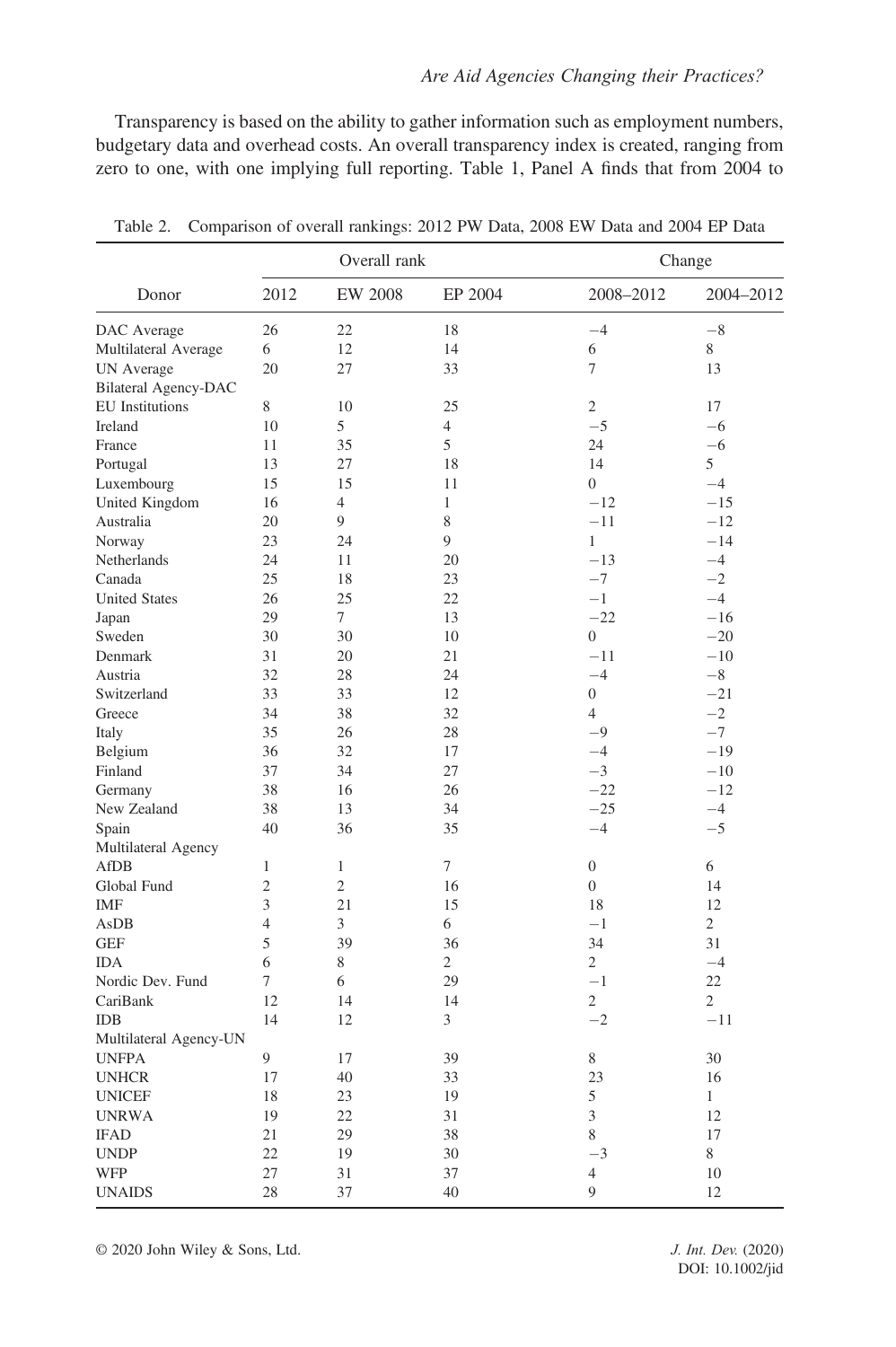#### *L. Palagashvili and C. R. Williamson*

2012, transparency improved across each donor group. Multilateral agencies have experienced the greatest increase in transparency. Both multilaterals and UN agencies are outpacing DAC donors in transparency improvements.

Overhead costs utilize the data collected during the transparency stage and refer to an agency's costs relative to aid disbursements. In Panel B, we present a breakdown of the three measures of overhead costs from 2004 to 2012. The most striking finding is the extreme increase in UN agencies' operating costs. From 2004 to 2012, UN administrative costs increased by 30 percentage points, and from 2008 to 2012, UN salaries and benefits increased over 38 percentage points. DAC and multilateral donors decreased their administrative costs, and multilateral agencies decreased salaries and benefits.

Specialization captures the extent to which aid is divided among many countries and sectors. As shown in Panel C, since 2004, the DAC donors are becoming less specialized as both the multilateral and UN donors are increasing specialization. Ironically, the DAC donors are often the most vocal in claiming to commit to better donor coordination.

Selectivity refers to aid delivery to the poorest and democratically free countries while avoiding corrupt dictators. Panel D shows that, in absolute terms, all three groups are less selective since 2004.

To track changes of individual level donor rankings, in Table 2, we compare aggregate rankings reporting the changes from  $2004$  to  $2008-2012$ . Multilateral and UN agencies are improving when compared to DAC donors, whose rank has steadily fallen.

In 2004, the DAC donors' average overall rank was 18, only four spots behind the multilateral donors. However, DAC donors' average ranking is worsening dropping from 18th to 26th. Twenty-one of the 23 DAC donors dropped in rank since 2008. Driving these results is less transparency and specialization combined with no improvement in overhead costs or selectivity. In 2004, the UN average rank was 33rd with six UN agencies in the bottom 10. By 2012, UN agencies ranked 20th. The UN agencies are more transparent and specialized, leading to increases over time. The multilateral institutions are consistently the top performers improving over time. In 2004, 4 of the top 10 were multilateral and, in 2012, 7 of the top 10 are multilateral donors. The multilateral agencies are openly providing more information and increasing specialization.

Collectively, our results suggest that donors are not meeting their standards in best aid practices. All donor groups, for example, have become less selective since 2004. Furthermore, DAC bilateral agencies are the first to commit to changes in their aid practices, but DAC donors' practices have worsened over time compared to other donors. One of the most surprising results is that UN agencies are outperforming DAC donors. UN agencies have received substantial criticism in the literature (Easterly, 2007; Easterly  $\&$ Williamson, 2011) but now appear to be improving their practices.

Overall, this research calls for further investigation into the determinants of the observed pattern of donor behaviour and rankings and specifically to understand the incentives DAC donors face for reform, as simple commitment has not compelled them to meet their own standards.

#### **ACKNOWLEDGEMENTS**

We would like to thank the editor. We would also like to thank William Easterly, Andrew Young and Peter T. Leeson for helpful comments.